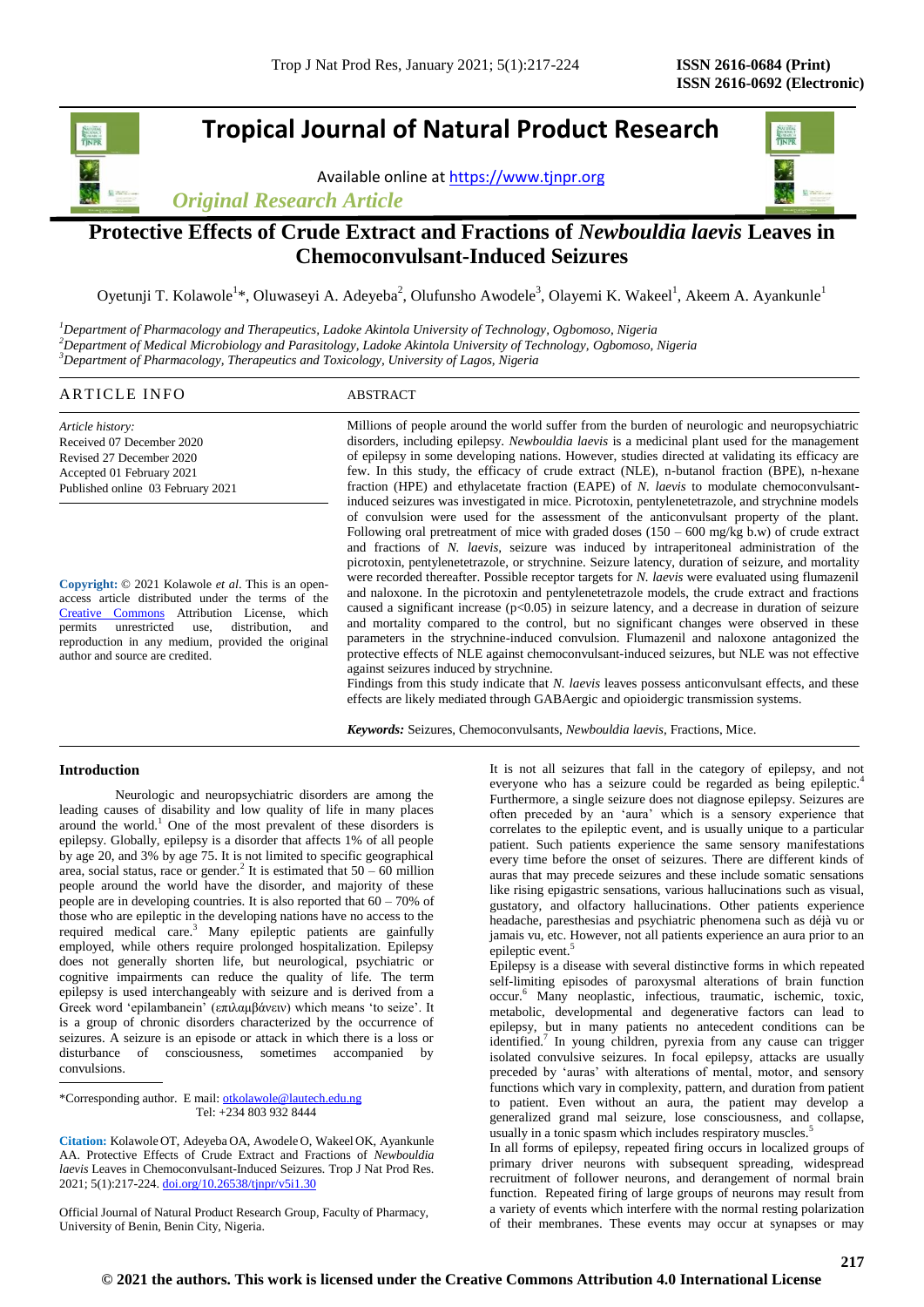involve other regions of dendritic and axonal membranes. Decreased inhibitory control or increase in excitatory neurotransmission at synapses leads to excessive neuronal firing. Changes in ionic flux such as increased entry of calcium or decreased exit of potassium through the neuronal membranes also lead to abnormal neuronal firing.<sup>8</sup> Altered extracellular ionic environments secondary to abnormal astrocytic function may increase the likelihood of neuronal firing. Neurons which fire repeatedly are subjected to increased metabolic stress while they produce energy to drive membrane ionic pumps essential for the maintenance of their internal milieu and electrical integrity. It is likely that such stressed neurons are at risk of metabolic exhaustion with subsequent loss of differential between their internal ionic constitution and that of the exterior, a situation that may result in their death.<sup>9</sup>

Since many of the antiepileptic drugs available in the market have side effects and are contraindicated in certain situations, there are a need for new drugs to be discovered and made available to epileptic patients.<sup>10</sup> In addition to their side effects, some of these drugs are not accessible and affordable to many patients in rural areas. As a result, herbal preparations are common alternative therapy for the management of epilepsy.<sup>11</sup>

*Newbouldia laevis* (P. Beauv) Seemann ex. Bureau is one of the medicinal plants employed for the treatment of epilepsy in many West African countries, including Nigeria, Republic of Benin, and Ghana<sup>12</sup>. *Newbouldia laevis* is an angiosperm of medium size and belongs to the family *Bignoniaceae*. Its common names are 'African Border Tree' and 'Fertility Tree'. In Nigeria, it is known locally among the Yoruba tribe as 'Akoko'. Despite the widespread use of the leaves of *Newbouldia laevis* as antiepileptic remedy, its efficacy as anticonvulsant agent has not been validated. In this study, the effects of crude extract and fractions of *Newbouldia laevis* leaves on picrotoxin-, pentylenetetrazole-, and strychnine-induced seizures were investigated.

#### **Materials and Methods**

## *Preparation of crude extract and fractions*

Leaves of *Newbouldia laevis* were collected from Oroki Estate area of Osogbo in February, 2020. The plant was authenticated by a taxonomist in Forestry Research Institute of Nigeria (FRIN), Ibadan (Voucher number: FHI 208426). Pulverized leaves (800 g) were extracted in 2 L of 80% ethanol using a Soxhlet apparatus and concentrated by a rotary evaporator (Heidolph-Rotacool, Germany) to give the crude extract (NLE). Then, solvent-solvent partition was carried out using *n*-hexane, *n*-butanol, and ethyl acetate to give *n*hexane (HPE), *n*-butanol (BPE) and ethyl acetate (EAPE) fractions.

#### *Experimental animals*

Male Swiss mice (20-25 g) were obtained from the Animal Holding Unit of the Department of Pharmacology and Therapeutics, Ladoke Akintola University of Technology (LAUTECH). The mice were kept in polypropylene cages in a well-ventilated section of the laboratory. They were maintained under standard laboratory conditions of temperature (22  $\pm$  2°C), relative humidity (55-65%) and 12 h light/dark cycle. The animals were fed with standard animal diet and clean water *ad libitum*.

#### *Ethical Consideration*

All experimental procedures and protocols were as outlined in the "Guide for the Care and Use of Laboratory Animals" published by the National Research Council.<sup>13</sup> All procedures were carried out as approved by the laboratory animal use committee of Department of Pharmacology and Therapeutics, Ladoke Akintola University of Technology, Ogbomoso (Ethical Approval Number: PT20/007).

## *Novelty-induced rearing and grooming*

The effect of NLE on novelty-induced rearing and grooming behavior was evaluated in mice between 10:00 hr and 16:00 hr under similar environmental conditions by the open field method previously described.<sup>14</sup> The open field is a rectangular wooden box (36 x 36 x30) placed in a quiet room. Graded doses of NLE (150, 300 and 600 mg/kg b.w), and 0.2 mL distilled water were orally administered to four groups of mice. One hour later, each mouse was placed in the box for observation of behavior. Frequency of grooming (face washing, body scratching, and licking of limb, tail and genital area) and rearing (standing with hind limbs, with the fore limb against the wall of the observation box or free in the air) was counted every 5 min in a 30 min session. The observation box was cleaned with 70% alcohol before another mouse is placed in it to eliminate any olfactory bias from the previous mouse.

### *Phenobarbital-induced hypnosis*

Twenty-four mice were made to fast for 12 hours and assigned to 4 groups of six mice each. Groups  $1 - 3$  were pretreated with NLE (150, 300, and 600 mg/kg b.w), and group 4 with distilled water (10 mL/kg b.w) 30 minutes before intraperitoneal administration of sodium phenobarbital (45 mg/kg b.w). The onset and duration of sleep (time interval between loss and gain of righting reflex) were noted.<sup>15,16</sup> In separate studies, effects of the partition extracts (*n*-hexane, *n*-butanol and ethyl acetate extracts) on phenobarbital-induced hypnosis were also investigated by the same method.

#### *Chemoconvulsant-induced seizures*

Three experimental models were used. They are picrotoxin, pentylenetetrazole (PTZ), and strychnine models.<sup>17-19</sup> Mice were assigned into 5 groups of six mice each and treated per oral as follows: Group I received distilled water (10 mL/kg b.w), group II was treated with diazepam (2 mg/kg b.w), and group III, IV, and V were given 150, 300, and 600 mg/kg b.w of *N. laevis* (crude extract or fraction) respectively. This pretreatment was done 30 min before intraperitoneal administration of picrotoxin (10 mg/kg b.w), PTZ (85 mg/kg b.w), or strychnine (2 mg/kg b.w). Then, each mouse was placed in a separate transparent observation chamber. The animal was observed for 30 minutes after the administration of the convulsant to determine seizure latency and seizure duration. The number of animals that died within 24 hr was also recorded.

*Assessing the effect of flumazenil on the anticonvulsant activity of N. laevis*

Mice were assigned to six groups of 6 animals each. They were treated as follows:

Group I: Distilled water {10 mL/kg b.w (p.o)}, Group II: Flumazenil  $\{2 \text{ mg/kg b.w (i.p)}\},\$ 

Group III: Diazepam {2 mg/kg b.w (i.p)}, Group IV: Diazepam {2 mg/kg b.w  $(i.p)$  + flumazenil  $(2 \text{ mg/kg}$  b.w  $(i.p)$ }, Group V: Flumazenil  $\{2 \text{ mg/kg b.w (i.p)} + \text{NLE } (600 \text{ mg/kg b.w (p.o)}\},$  Group VI: NLE {600 mg/kg b.w (p.o)}. All drugs were administered 30 minutes before the administration of pentylenetetrazole {85 mg/kg b.w (i.p)}. Seizure latency, seizure duration, and the number of death within 24 hr were recorded. $20, 21$ 

*Assessing the effect of naloxone on the anticonvulsant activity of N. laevis*

Mice were randomly divided into four groups of 6 animals per group. Group I, II, and III received distilled water  $\{10 \text{ mL/kg b.w (p.o)}\}$ , naloxone  $\{5 \text{ mg/kg}$  b.w (i.p)}, and NLE  $\{600 \text{ mg/kg}$  b.w (p.o)} respectively. Group IV was treated with Naloxone {5 mg/kg b.w (i.p) ₊ NLE (600 mg/kg b.w (p.o)}. Thirty minutes later, pentylenetetrazole {85 mg/kg b.w (i.p)} was administered. Seizure latency, seizure duration, and the number of mice that died within 24 hr were recorded.<sup>22</sup>

#### *Statistical analysis*

Data obtained from the experiments are expressed as mean ± standard error of mean (SEM). The data were subjected to one-way analysis of variance (ANOVA) and Student's - Newman-Keul test to determine the statistical significance of differences between groups. Differences were considered to be significant when  $p < 0.05$ .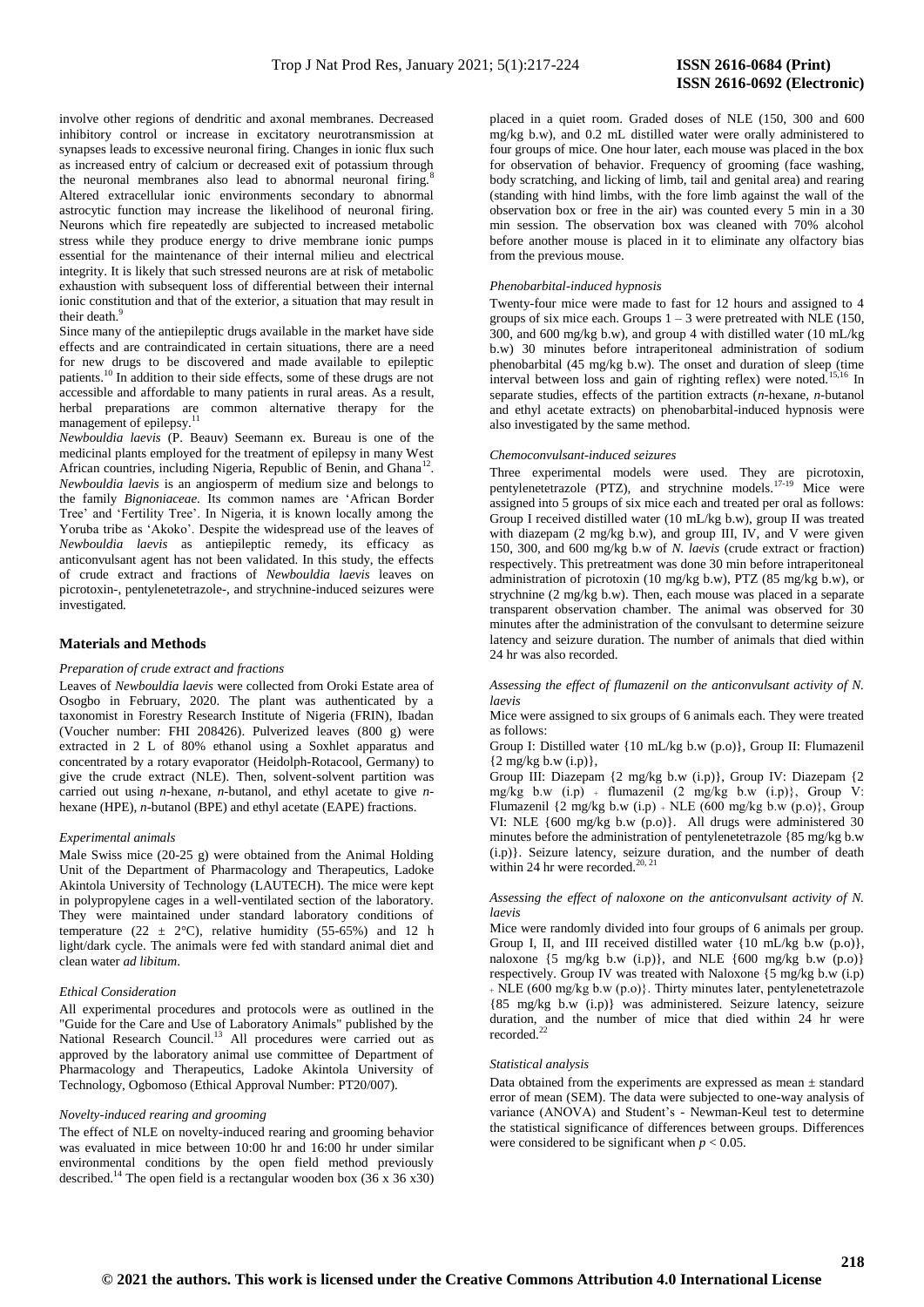#### **Results and** D**iscussion**

The results of novelty-induced rearing and grooming experiments showed that the frequency of rearing and grooming behaviors in mice was significantly reduced ( $p < 0.05$ ) in the animals treated with 300 and 600 mg/kg b.w of crude ethanol extract of *N. laevis* compared with the control. The results are presented in Figures 1 and 2. In rodents, rearing is considered to be a manifestation of excitatory activity in the central nervous system, while grooming is generally seen as an index of behavioral adaptation to stress since this behavior increases with anxiety and fear.<sup>23,24</sup> Exposure to unfamiliar environment imposes a measure of stress on rodents and this induces grooming behavior. This behavior is thought to be linked to the activation of dopaminergic pathway through  $D_1$  receptors.<sup>25</sup> The results showed that *N. laevis* ethanol extract (NLE) has inhibitory effect on the central nervous system. Such inhibition is characteristic of anticonvulsant drugs. The results of the effects of the crude extract and fractions of *N. laevis* on phenobarbital-induced hypnosis are presented in Figures 3 and 4. The results also showed that the extracts of *N. laevis* facilitated the inhibitory system of the central nervous system in mice. Phenobarbital is a barbiturate which has GABAmimetic and GABA-facilitatory properties. It increases the duration of opening of chloride channels, allowing more and more chloride ion to move into the cells. This results in reduction of neural activity and inhibition of the central nervous system.<sup>26,27</sup> The significant decrease in sleep latency and the prolongation of sleep duration observed following pretreatment of mice with *N. laevis* extracts indicate that the inhibitory effect of phenobarbital was potentiated by the extracts, indicating that there is possibility of *N. laevis* possessing anticonvulsant property.

In picrotoxin-induced convulsion, the seizure latency was significantly increased in mice treated with the extracts of *N. laevis* compared with mice treated with distilled water. The extracts increased the seizure latency in a dose-dependent manner. With the administration of distilled water (control), the seizure latency was  $1.18 \pm 0.06$  min. Administration of NLE, HPE, BPE, and EAPE at 600 mg/kg b.w significantly increased seizure latency ( $p < 0.01$ ) to  $11.90 \pm 94$ ,  $9.88 \pm 1.00$ 0.44,  $12.50 \pm 1.25$ , and  $8.45 \pm 0.35$  min respectively. The effects of NLE and BPE are comparable to that of diazepam (standard drug) which produced seizure latency of  $12.83 \pm 1.02$  min. Seizure duration in distilled water-treated mice was  $26.32 \pm 3.16$  sec. This was significantly reduced ( $p < 0.05$ ) in the groups of extract-treated and diazepam-treated mice. Mortality within 24 hr after the experiment was 100% in the distilled water-treated group and 50% in the group treated with diazepam. With administration of 600 mg/kg b.w of NLE and BPE, mortality was also reduced by 50%. These results are presented in Tables 1-3. Picrotoxin is a potent convulsant drug which prevents the action of gamma amino butyric acid (GABA) in opening a chloride ionophore. It is a compound of picrotoxinin and picrotin. Picrotin is known to be inert, and as such, the convulsant activity of picrotoxin is attributable to its picrotoxinin moiety.<sup>28</sup> Some compounds that antagonize picrotoxin effect are known to be effective anticonvulsant agents. For example, benzodiazepines are effective antagonists of convulsions produced by picrotoxin, but they are not effective against convulsions induced by strychnine and other agents that operate independently of GABA system. Substances which increase conductance of chloride or potassium ions through membranes tend to increase their polarization, thus stabilizing them and inhibiting discharge and synaptic excitatory transmission. $2^{2}$ Gamma aminobutyric acid is one of the monocarboxylic amino acids which increase chloride ion conductance.<sup>30</sup> GABA is present in small interneurons in many parts of the brain and its release from these cells is important for inhibition of neurotransmission in short range negative feedback circuits. Reduction in the number of symmetrical inhibitory synapses and the level of GABA-synthesizing enzyme, glutamic acid decarboxylate (GAD) are found in experimental epileptogenic foci. GAD has also been found to be diminished in brain biopsies from humans with epilepsy.<sup>31, 32</sup> These findings support the notion that activation of GABA receptors inhibits neuronal firing activity, and inhibition of these receptors typically enhances excitatory activity.

In the pentylenetetrazole convulsion model, administration of NLE  $(600 \text{ mg/kg b.w})$ , BPE  $(300 \text{ and } 600 \text{ mg/kg b.w})$ , and diazepam  $(2)$ mg/kg b.w) protected mice against seizure in 100 % of the animals. HPE and EAPE at 150, 300, and 600 mg/kg b.w increased seizure latency significantly ( $p < 0.05$ ,  $p < 0.05$ , and  $p < 0.01$  respectively) compared to the control. The extracts also reduced seizure duration significantly  $(p < 0.01)$  compared with the control. Mortality was 100 % in the control group and 0 % in the groups treated with diazepam (2 mg/kg b.w), NLE (600 mg/kg b.w), EAPE (600 mg/kg b.w), and BPE (300 and 600 mg/kg b.w). Mortality also decreased by 50 % following treatment with NLE (300 mg/kg b.w) and BPE (150 mg/kg b.w). Tables 1-3 give a summary of these results.

Pentylenetetrazole also inhibits chloride conductance by binding to picrotoxin sites on GABA receptor complex. It also acts as benzodiazepine receptor antagonist.<sup>3</sup>

Pretreatment of mice with crude and fractions of *Newbouldia laevis* leaves significantly increased seizure latency in convulsions induced by picrotoxin and pentylenetetrazole. This effect, as well as the significant decrease in seizure duration or protection against seizure observed in these experiments indicates that *N. laevis* extracts possess anticonvulsant activity. The anticonvulsant effect was more pronounced with the ethanol crude extract and *n*-butanol fraction. This suggests that the secondary metabolites responsible for the antiseizure activity are in higher concentrations in these extracts. It could also mean that the secondary metabolites are more synergistic in NLE and  $BPE.$ <sup>34</sup>

The results from strychnine-induced convulsion showed that there were no significant differences between the groups of rats treated with the extracts or diazepam and the control ( $\overline{P} > 0.05$ ) as presented in Tables 1-3. NLE and the fractions  $(150 - 600 \text{ mg/kg b.w})$  did not significantly prolong seizure latency and duration of seizure was not significantly reduced. The extracts did not protect mice against strychnine-induced convulsion as all the animals convulsed, and mortality was 100% in all the groups including the diazepam-treated group. This suggests that *N. laevis* does not interact with glycine receptors which is the binding site for strychnine.<sup>31</sup>

Pretreatment with flumazenil (2 mg/kg b.w) before NLE administration caused an inhibition of seizure latency prolongation observed when the animals were treated with only NLE. There was a significant difference  $(p < 0.001)$  between seizure latency in the group of mice treated with NLE (600 mg/kg b.w) and the group of mice pretreated with flumazenil. The increase in seizure latency observed with diazepam was also significantly inhibited by flumazenil pretreatment (Table 4). Both NLE (600 mg/kg b.w) and diazepam (2 mg/kg b.w) offered 100% protection against PTZ-induced convulsion and mortality in the absence of flumazenil. Inhibition of the anticonvulsant effect of *N. laevis* by flumazenil, a benzodiazepine antagonist, in PTZ-induced convulsion suggests that its modulatory effect is likely mediated through GABA receptor complex since there are benzodiazepine receptors in this complex.<sup>36</sup>

Administration of NLE (600 mg/kg b.w) protected mice from seizure induced with PTZ but this was inhibited in the presence of naloxone. In the group of mice pretreated with naloxone before administration of NLE, seizure latency was significantly reduced ( $p < 0.001$ ) compared to the group treated with NLE alone. NLE offered 100% protection against mortality in PTZ-treated mice but this was reduced to 33.33% with naloxone pretreatment (Table 5).

Since naloxone is an opioid antagonist, these results suggest that opioid receptors could also be involved in the anticonvulsant effect of the plant. It has been reported that central opioidergic system exhibits convulsion-modulating properties.<sup>37</sup> Morphine, which is an opioid receptor agonist, has been reported to have anticonvulsant effect in low doses, but in high doses, it increases the susceptibility of rodents to seizures induced by convulsant drugs.<sup>38</sup> Additionally, the link between GABAergic system and the central opioidergic system in seizure modulation has been established.<sup>39</sup>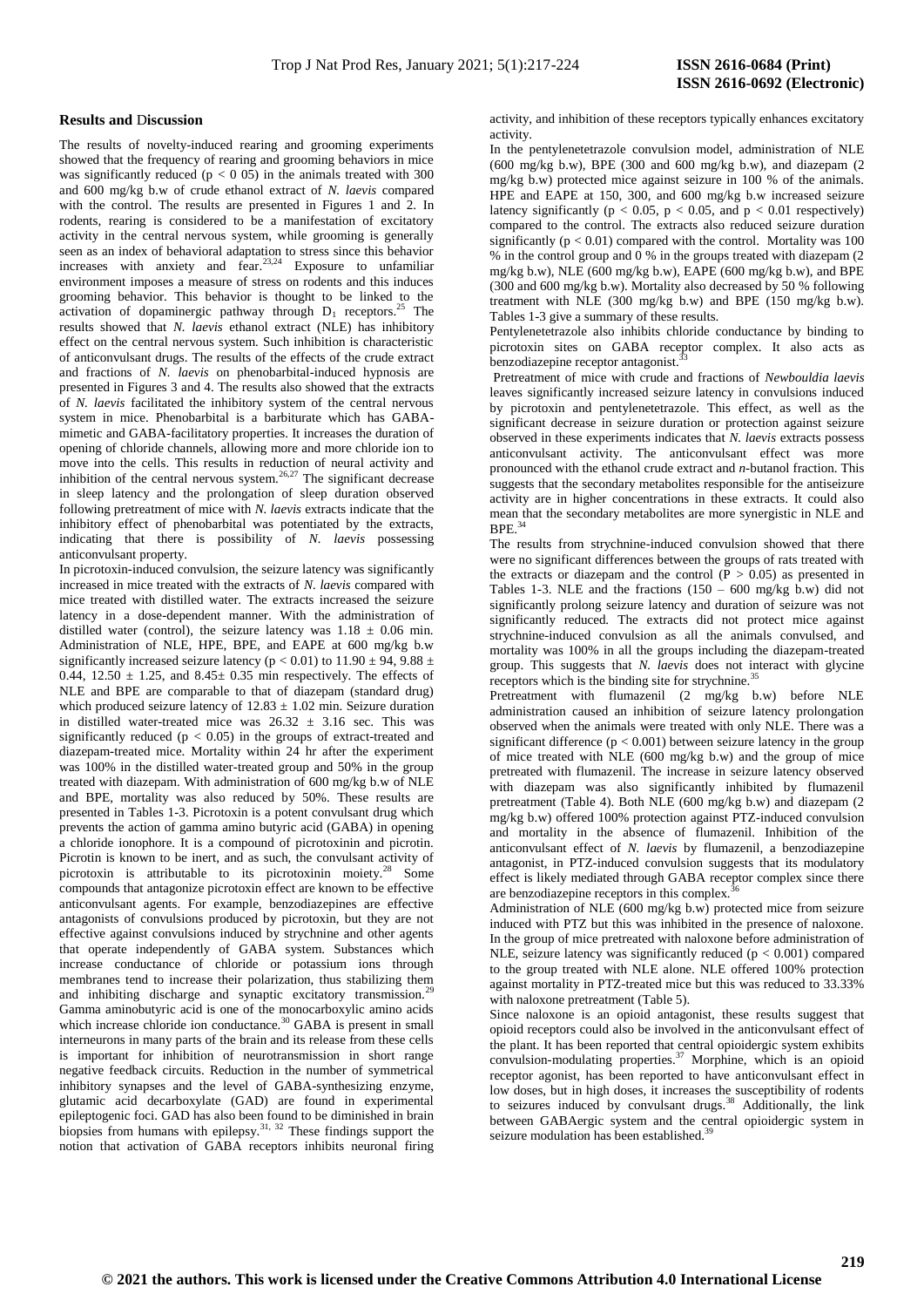|            | <b>Dose</b> | Picrotoxin         | Pentylenetetrazole         | <b>Strychnine</b> |
|------------|-------------|--------------------|----------------------------|-------------------|
|            |             |                    |                            |                   |
| DW         | $[10]$      | $1.18 \pm 0.06$    | $1.84 \pm 0.24$            | $1.87 \pm 0.04$   |
| <b>DZP</b> | $[2]$       | $12.83 \pm 1.02^b$ | $\infty^c$                 | $2.24 \pm 0.32$   |
| <b>NLE</b> | $[150]$     | $8.95 \pm 0.31^a$  | $8.51 \pm 1.21^a$          | $1.92 \pm 0.08$   |
|            | $[300]$     | $10.24 \pm 0.72^b$ | $10.20 \pm 1.93^b$         | $1.80 \pm 0.11$   |
|            | [600]       | $11.90 \pm 0.94^b$ | $\infty^c$                 | $2.13 \pm 0.21$   |
| <b>HPE</b> | $[150]$     | $6.75 \pm 0.60^a$  | $6.25 \pm 1.88^a$          | $2.16 \pm 0.06$   |
|            | $[300]$     | $7.63 \pm 0.58^b$  | $8.16 \pm 1.40^a$          | $2.20 \pm 0.04$   |
|            | [600]       | $9.88 \pm 0.44^b$  | $10.28 \pm 1.92^b$         | $2.28 \pm 0.03$   |
| <b>BPE</b> | $[150]$     | $9.76 \pm 0.83^b$  | $10.84 \pm 1.62^b$         | $2.62 \pm 0.22$   |
|            | [300]       | $10.65 \pm 1.03^b$ | $\infty^{\mathrm{c}}$      | $2.53 \pm 0.35$   |
|            | $[600]$     | $12.50 \pm 1.25$   | $\infty^c$                 | $3.30 \pm 0.23$   |
| EAPE       | $[150]$     | $6.81 \pm 0.66^a$  | $7.41 \pm 1.04^a$          | $2.33 \pm 0.16$   |
|            | $[300]$     | $7.06 \pm 0.70^b$  | $8.22\pm1.33^{\textrm{a}}$ | $2.39 \pm 0.30$   |
|            | [600]       | $8.45 \pm 0.35^b$  | $9.77 \pm 1.70^b$          | $3.06 \pm 0.42$   |

**Table 1:** Effect of *N. laevis* on seizure latency (min) in chemoconvulsant-induced seizures

Values represent mean  $\pm$  SEM (n = 6);  ${}^{8}p$  < 0.05,  ${}^{6}p$  < 0.01,  ${}^{6}p$  < 0.001 compared with distilled water-treated mice. DW = distilled water (10 mL/kg) b.w), DZP = diazepam (2 mg/kg b.w), NLE = crude ethanol extract of *N. laevis*, HPE = *n*-hexane partition extract of *N. laevis*, BPE = *n*-butanol partition extract of *N. laevis*, EAPE = ethyl acetate partition extract of *N. laevis*. Doses of extracts are in mg/kg b.w; ∞ indicates there were no seizures.

**Table 2:** Effect of *N. laevis* on duration of seizure (s) in chemoconvulsant-induced seizures

| <b>Dose</b> | Picrotoxin               | Pentylenetetrazole          | <b>Strychnine</b> |
|-------------|--------------------------|-----------------------------|-------------------|
|             |                          |                             |                   |
| $[10]$      | $26.32 \pm 3.16$         | $22.66 \pm 2.53$            | $2.64 \pm 0.52$   |
| $[2]$       | $11.54 \pm 1.42^b$       | $0.00 \pm 0.00^c$           | $3.53 \pm 0.65$   |
| $[150]$     | $24.25 \pm 2.64$         | $14.03 \pm 1.80^a$          | $2.81 \pm 0.24$   |
| $[300]$     | $19.69 \pm 3.23^{\circ}$ | $8.55 \pm 0.76^b$           | $2.92 \pm 0.60$   |
| $[600]$     | $14.78 \pm 2.61^{\circ}$ | $0.00 \pm 0.00^c$           | $3.31 \pm 0.43$   |
| $[150]$     | $19.63 \pm 2.06^a$       | $17.91 \pm 1.65^{\circ}$    | $2.68 \pm 0.40$   |
| $[300]$     | $17.50 \pm 2.73^{\circ}$ | $11.46 \pm 1.32^{\text{a}}$ | $2.62 \pm 0.55$   |
| [600]       | $16.13 \pm 2.11^a$       | $9.63 \pm 0.86^b$           | $2.98 \pm 0.42$   |
| $[150]$     | $16.42 \pm 2.31^a$       | $8.84 \pm 0.41^b$           | $2.87 \pm 0.71$   |
| [300]       | $13.81 \pm 1.84^a$       | $0.00 \pm 0.00^{\circ}$     | $3.20 \pm 0.33$   |
| [600]       | $12.92 \pm 2.22^b$       | $0.00 \pm 0.00^{\circ}$     | $3.80 \pm 0.25$   |
| $[150]$     | $17.46 \pm 2.86^a$       | $18.92 \pm 1.61^a$          | $2.68 \pm 0.30$   |
| [300]       | $15.79 \pm 2.08^a$       | $15.16 \pm 1.20^a$          | $2.75 \pm 0.67$   |
| [600]       | $16.36 \pm 2.60^a$       | $11.70 \pm 1.44^b$          | $2.78 \pm 0.53$   |
|             |                          |                             |                   |

Values represent mean  $\pm$  SEM (n = 6); <sup>a</sup>p < 0.05 compared with distilled water-treated mice, <sup>b</sup>p < 0.01 compared with distilled water-treated mice. <sup>6</sup>p < 0.001 compared with distilled water-treated mice. DW = distilled water (10 ml/kg b.w), DZP = diazepam (2 mg/kg b.w), NLE = crude ethanol extract of *N. laevis*, HPE = *n*-hexane partition extract of *N. laevis*, BPE = *n*-butanol partition extract of *N. laevis*, EAPE = ethyl acetate partition extract of *N. laevis*. Doses of extracts are in mg/kg b.w.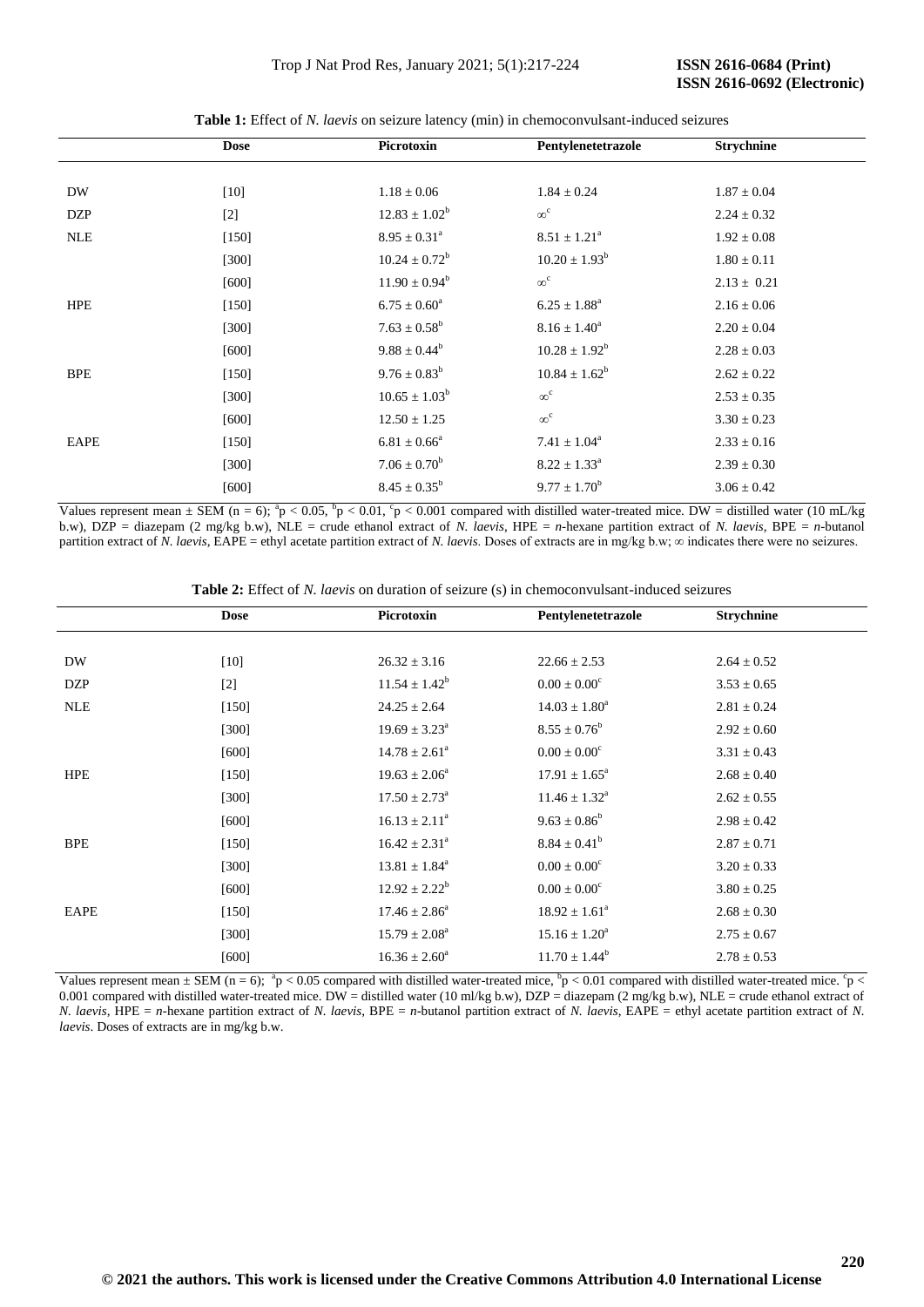|            | <b>Dose</b> | Picrotoxin | Pentylenetetrazole | Strychnine |  |  |
|------------|-------------|------------|--------------------|------------|--|--|
|            |             |            |                    |            |  |  |
| DW         | $[10]$      | $6/6$      | 6/6                | 6/6        |  |  |
| <b>DZP</b> | $[2]$       | 3/6        | 0/6                | $6/6$      |  |  |
| $\it NLE$  | $[150]$     | $6/6$      | 6/6                | 6/6        |  |  |
|            | $[300]$     | $5/6$      | 3/6                | 6/6        |  |  |
|            | [600]       | 3/6        | 0/6                | $6/6$      |  |  |
| <b>HPE</b> | $[150]$     | 6/6        | 6/6                | $6/6$      |  |  |
|            | $[300]$     | 5/6        | 4/6                | 6/6        |  |  |
|            | [600]       | 4/6        | 2/6                | $6/6$      |  |  |
| <b>BPE</b> | $[150]$     | 4/6        | 3/6                | 6/6        |  |  |
|            | $[300]$     | 4/6        | 0/6                | 6/6        |  |  |
|            | $[600]$     | $2/6$      | 0/6                | $6/6$      |  |  |
| EAPE       | $[150]$     | 5/6        | 4/6                | 6/6        |  |  |
|            | $[300]$     | 5/6        | 2/6                | 6/6        |  |  |
|            | $[600]$     | 4/6        | $1/6$              | $6/6$      |  |  |

**Table 3:** Effect of *N. laevis* on mortality (24 hr) in chemoconvulsant-induced seizures

Values represent mean  $\pm$  SEM (n = 6);  ${}^{a}p$  < 0.05 compared with distilled water-treated mice,  ${}^{b}p$  < 0.01 compared with distilled water-treated mice. DW  $=$  distilled water (10 ml/kg b.w), DZP  $=$  diazepam (2 mg/kg b.w), NLE  $=$  crude ethanol extract of *N. laevis*, HPE  $=$  *n*-hexane partition extract of *N. laevis*, BPE = *n*-butanol partition extract of *N. laevis*, EAPE = ethyl acetate partition extract of *N. laevis*. Doses of extracts are in mg/kg b.w;  $\infty$  means there were no seizures.

**Table 4:** Effect of flumazenil on the antiseizure activity of NLE in PTZ-induced convulsion

| <b>Treatment</b>                                            | Seizure latency (min) | <b>Duration of seizure (s)</b> | % Protection in 30 min | Mortality in 24 hr |
|-------------------------------------------------------------|-----------------------|--------------------------------|------------------------|--------------------|
| $DW(10 \text{ ml/kg})$                                      | $1.52 \pm 0.08$       | $28.83 \pm 2.64$               | $\boldsymbol{0}$       | 6/6                |
| FLZ(2 mg/kg)                                                | $1.39 \pm 0.09$       | $23.71 \pm 2.67$               | $\mathbf{0}$           | 6/6                |
| Diazepam $(2 \text{ mg/kg})$                                | $\infty$ **           | $0.00 + 0.00^*$                | 100                    | 0/6                |
| Diazepam $(2 \text{ mg/kg})$<br>$+$ FLZ $(2 \text{ mg/kg})$ | $1.96 \pm 0.13$       | $34.21 \pm 2.53$               | $\mathbf{0}$           | 5/6                |
| NLE(600 mg/kg)                                              | $\infty$ **           | $0.00 + 0.00^*$                | 100                    | 0/6                |
| NLE $(600 \text{ mg/kg})$<br>$+$ FLZ (2 mg/kg)              | $3.61 \pm 0.42**$     | $23.92 \pm 2.68$               | $\boldsymbol{0}$       | 4/6                |

Values represent mean  $\pm$  SEM (n = 6).  $^{*}p$  < 0.01 compared with control,  $^{*}p$  < 0.001 compared control.  $^{*}p$  < 0.001 compared with NLE (600). DW = distilled water (control), NLE = crude ethanol extract of *N. laevis*, FLZ = flumazenil, PTZ = pentylenetetrazole. ∞ indicates there were no seizures.

| <b>Table 5:</b> Effect of naloxone on the antiseizure activity of NLE in PTZ-induced convulsion |  |
|-------------------------------------------------------------------------------------------------|--|
|-------------------------------------------------------------------------------------------------|--|

| <b>Treatment</b>             | Seizure latency (min) | <b>Duration of seizure (s)</b> | % Protection in 30 min | Mortality in 24 hr |
|------------------------------|-----------------------|--------------------------------|------------------------|--------------------|
| $DW(10 \text{ ml/kg})$       |                       |                                |                        |                    |
|                              | $2.20 \pm 0.32$       | $25.26 + 2.74$                 | $\Omega$               | 6/6                |
| Naloxone $(5 \text{ mg/kg})$ |                       |                                |                        |                    |
|                              | $2.80 + 0.21$         | $31.45 + 2.82$                 | $\Omega$               | 6/6                |
| $NLE(600 \text{ mg/kg})$     | $\infty$ **           | $0.00 + 0.00^{\circ}$          | 100                    | 0/6                |
| NLE $(600 \text{ mg/kg})$    |                       |                                |                        |                    |
| $+$ Naloxone (5mg/kg)        | $3.16 \pm 0.55^{\pm}$ | $28.94 \pm 2.61$               | 16.66                  | 5/6                |

Values represent mean  $\pm$  SEM (n = 6).  $\bar{p}$  < 0.01,  $\bar{p}$  = 0.001 compared with control,  $\bar{\tau}$  = < 0.001 compared with NLE (600). DW = distilled water (control), NLE = ethanol extract of *N. laevis*, PTZ = pentylenetetrazole. ∞ indicates there were no seizures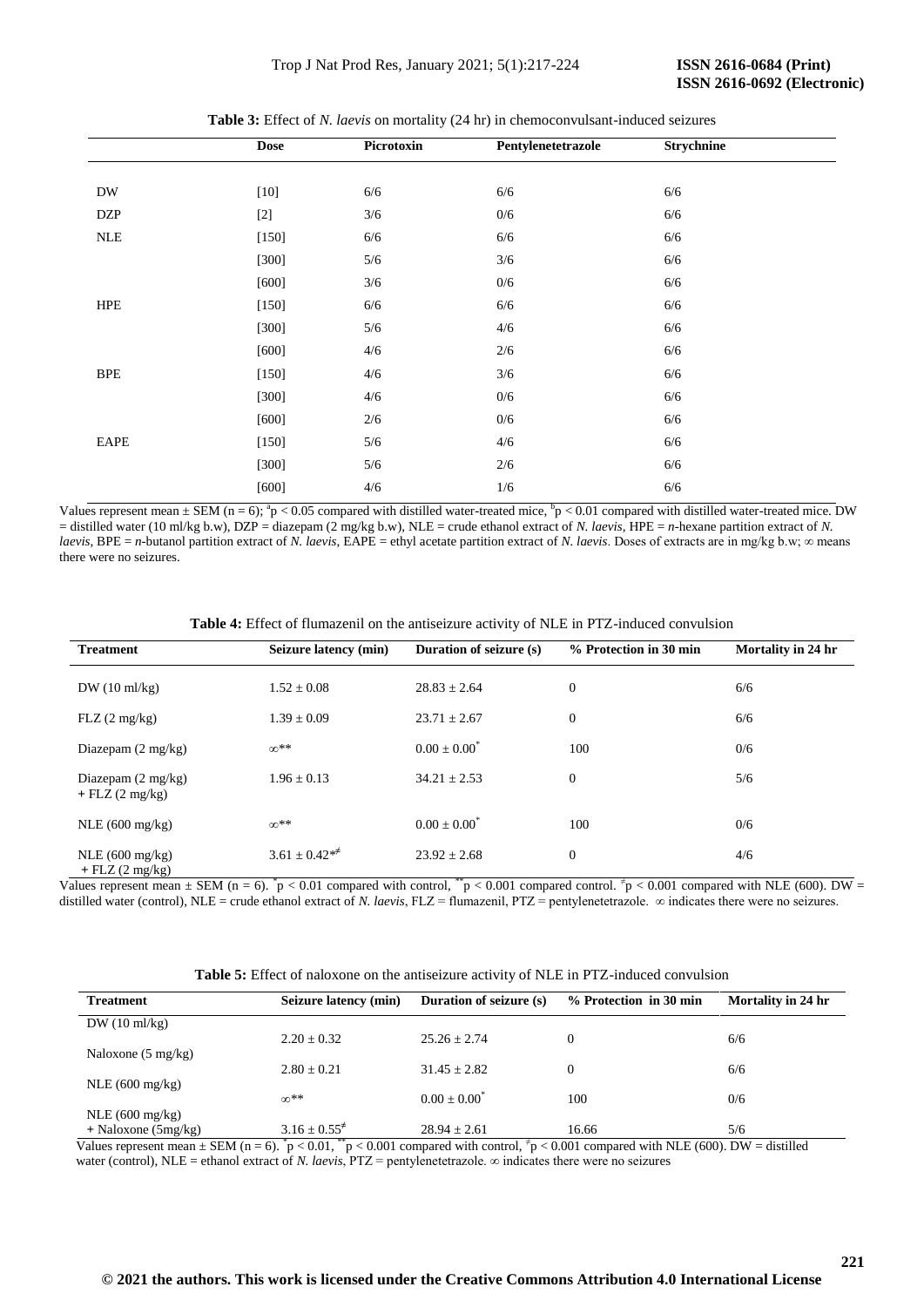

**Figure 1:** Effect of crude ethanol extract of *N. laevis* leaves on rearing behavior in mice.

Values represent mean  $\pm$  SEM (n = 6), \*p < 0.05 compared with the control. DW = distilled water (10 mL/kg b.w).



**Figure 2:** Effect of crude extract of N. laevis leaves on grooming behavior in mice.

Values represent mean  $\pm$  SEM (n = 6), \*p < 0.05 compared with the control. DW = distilled water (10 mL/kg b.w).



**Figure 3:** Effects of *N. laevis* extracts on onset of sleep in phenobarbital-induced hypnosis.

Values represent mean  $\pm$  SEM (n = 6); \*p < 0.05 compared with the control. DW = distilled water, NLE = crude ethanol extract, HPE =  $n$ hexane partition extract,  $BPE = n$ -butanol partition extract,  $EAPE = ethyl$ acetate partition extract.



**Figure 4:** Effects of *N. laevis* extracts on sleep time in phenobarbital-induced hypnosis.

Values represent mean  $\pm$  SEM (n = 6); \*p < 0.05 compared with the control. DW = distilled water, NLE = crude ethanol extract,  $HPE = n$ hexane partition extract,  $BPE = n$ -butanol partition extract,  $EAPE =$ ethyl acetate partition extract.

# **Conclusion**

From the results obtained, it is concluded that crude and partition extracts of *N. laevis* modulate neuronal activity involved in seizures through interactions with GABA and opioid receptors. It is a promising medicinal plant from which a novel antiepileptic drug could be developed.

## **Conflict of interest**

The authors declare no conflict of interest.

# **Authors' Declaration**

The authors hereby declare that the work presented in this article is original and that any liability for claims relating to the content of this article will be borne by them.

#### **Acknowledgements**

The authors sincerely appreciate the support provided by Mr O. I. Olaniran, the Chief Technologist of the Department of Pharmacology and Therapeutics, LAUTECH, Ogbomoso.

# **References**

- 1. Whiteford HA, Ferrari AJ, Degenhardt L, Feigin V, Vos T. The global burden of mental, neurological and substance use disorders: an analysis from the Global Burden of Disease Study 2010*.* PLoS One. 2015; 10(2):e0116820.
- 2. Singh A and Trevick S. The epidemiology of global epilepsy. Neurol Clin. 2016; 34(4):837-847.
- 3. Beghi E, Giorgia G, Emma N, Foad J, Ahmed AH, Mina GA, Sutapa A, Fares A, Ashish A, Yohanes A, Miguel AB, Abate BB, Belete BA. Global, regional, and national burden of epilepsy, 1990-2016: a systematic analysis for the Global Burden of Disease Study. Lancet Neurol. 2019; 18(4):357-375.
- 4. Fisher RS, Cross JH, French JA, Higurashi H, Hirsch E, Jansen FE, Lagae L, Moshe SL, Peltola J, Perez ER. Scheffer IE. Operational classification of seizure types by the International League Against Epilepsy: Position paper of the ILAE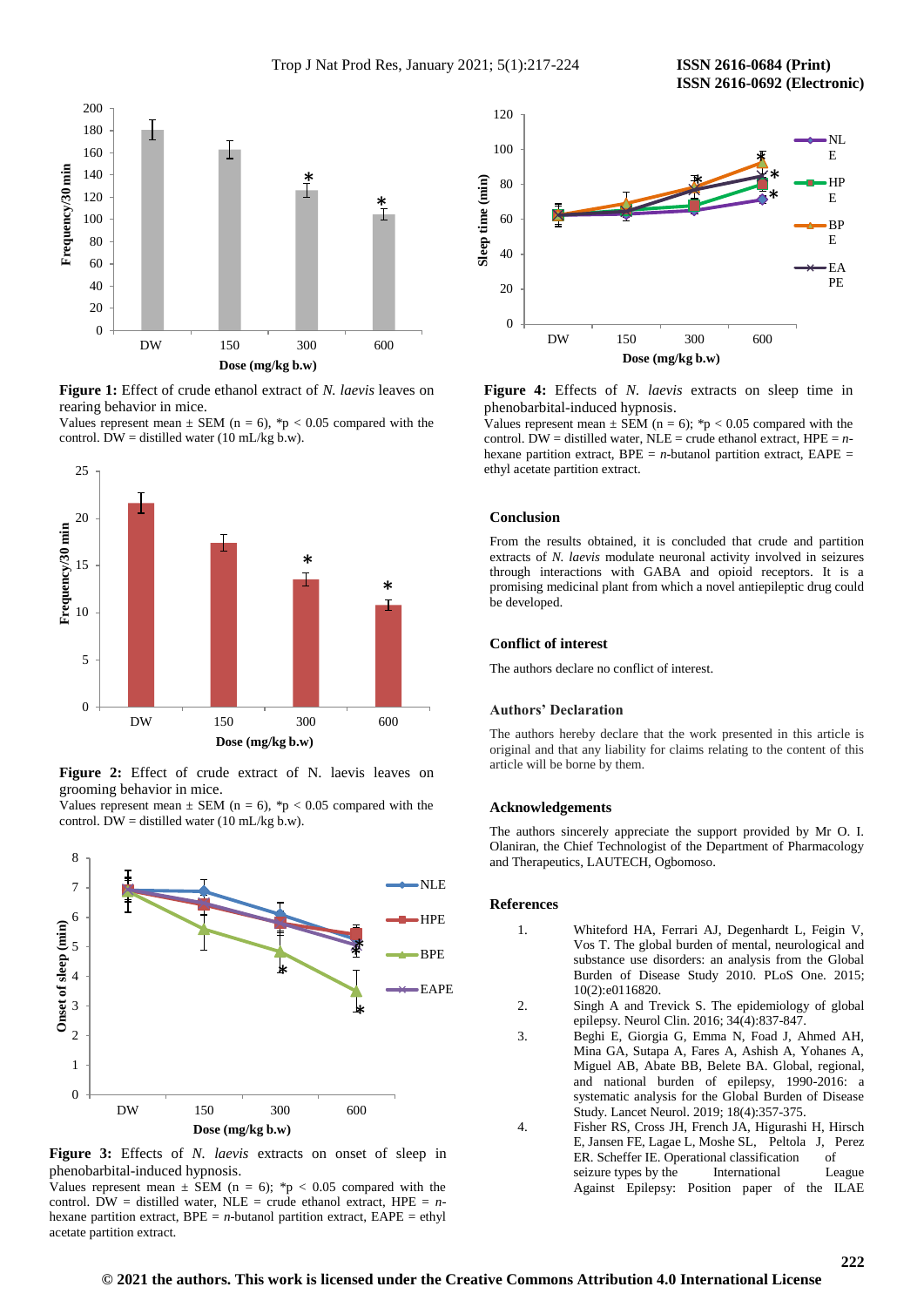Commission for Classification and Terminology. Epilepsia 2017; 58(4):522-530.

5. Spencer D. Auras are frequent in patients with generalized epilepsy. Epilepsy Curr. 2015; 15(2):75- 77.

- 6. Panayiotopoulos CP. The Epilepsies: Seizures, Syndromes and Management. Oxfordshire (UK): Bladon Medical Publishing; 2005. Available from: [https://www.ncbi.nlm.nih.gov/books/NBK2606.](https://www.ncbi.nlm.nih.gov/books/NBK2606.%20Accessed:%2015th%20November,%202020/)  Accessed: 15<sup>th</sup> [November, 2020/](https://www.ncbi.nlm.nih.gov/books/NBK2606.%20Accessed:%2015th%20November,%202020/)
- 7. Liu S, Yu W, Lu Y. The causes of new-onset epilepsy and seizures in the elderly. Neuropsychiatr Dis Treat. 2016; 12:1425-1434.
- 8. Grider MH, Jessu R, Glaubensklee CS. Physiology, Action Potential. In: StatPearls [Interne]. Treasure Island (FL): StatPearls Publishing; 2020. Available from[:https://www.ncbi.nlm.nih.gov/books/NBK53814](https://www.ncbi.nlm.nih.gov/books/NBK538143.%20Accessed:%2015th%20November,%202020/) 3. Accessed: 15<sup>th</sup> [November, 2020/](https://www.ncbi.nlm.nih.gov/books/NBK538143.%20Accessed:%2015th%20November,%202020/)
- 9. Ojala JO and Sutinen EM. The Role of interleukin-18, oxidative stress and metabolic syndrome in Alzheimer's disease. J Clin Med. 2017; 6(5):55.
- 10. Subbarao BS, Silverman A, Eapen BC. Seizure Medications. In: StatPearls [Internet]. Treasure Island (FL): StatPearls Publishing; 2020 Available from: <https://www.ncbi.nlm.nih.gov/books/NBK482269/>
- 11. Mohammed IN and Babikir HE. Traditional and spiritual medicine among Sudanese children with epilepsy. Sudan J Paediatr. 2013; 13(1):31-37.
- 12. Dassekpo IS, Achigan-Dako EG, Tente B, Houssou CS, Ahanchede A. Valuation of *Newbouldia lavis* and its endogenous conservation in Benin (West Africa). J Herb Med. 2020; 23:100388.
- 13. National Research Council (NCR). Guide for the Care and Use of Laboratory Animals (National Academies Press), 2011. 1-220 p.
- 14. Gazda VE, Gomes-Carneiro MR, Barbi NS, Paumgartten FJR. Toxicological evaluation of an ethanolic extract from *Chiococca alba* roots*.* J Ethnopharmacol. 2006; 105:187-195.
- 15. Wambebe C. Influence of some agents that affect 5- HT metabolism and receptors and nitrazepam- induced sleep in mice. Br J Pharmacol. 1985; 84:185-191.
- 16. Akah PA, Okoli CO, Ndu OO. Pentobarbitone sleeping time. In: Experimental Methods in Physiology and Pharmacology. 2007; 161-162p.
- 17. Yemitan OK and Adeyemi OO. CNS depressant activity of *Lecaniodiscus cupanioides*. Fitoterap. 2005; 76(5):412-418.
- 18. Daanaa Samuel, Abotsi M, Kofi W, Boakye-Gyasi Eric, Woode E. Anticonvulsant effect of the hydroethanolic leaf extract of *Psydrax subcordata* (DC.) Bridson in Murine Models. J. Ethnopharmacol. 2018; 213:384-394.
- 19. Umukoro S, Omogbiya IA, Eduviere AT. Evaluation of the effect of jobelyn<sup>(®)</sup> on chemoconvulsantsinduced seizure in mice. Basic Clin Neurosci. 2013; 4(2):125-129.
- 20. Rashidian A, Farhang F, Vahedi H, Dehpour AR, Mehr SE, Mehrzadi S, Seyed MR. Anticonvulsant effects of *Lippia citriodora* (Verbenaceae) leaves ethanolic extract in mice: Role of gabaergic system. Int J Prev Med. 2016; 7:9720.
- 21. Mehrzadi S, Sadr S, Hosseinzadeh A, Gholamine B, Shahbazi A, FallahHuseini H, Ghaznavi H. Anticonvulsant activity of the ethanolic extract of *Punica granatum* L. seed. Neurol Res. 2015; 37(6):470-475.
- 22. Nejad SR, Motevalian M, Fatemi I, Shojaii A. Anticonvulsant effects of the hydroalcoholic extract of *Alpinia officinarum* rhizomes in mice: Involvement

of benzodiazepine and opioid receptors. J Epilepsy Res. 2017; 7(1):33-38.

- 23. Kalueff AV, Stewart AM, Song C, Berridge KC, Graybiel AM, Fentress JC. Neurobiology of rodent self-grooming and its value for translational neuroscience. Nat Rev Neurosci. 2016; 17(1):45-59.
- 24. [Stephens](https://onlinelibrary.wiley.com/action/doSearch?ContribAuthorStored=Stephens%2C+G) G, [Parkhurst](https://onlinelibrary.wiley.com/action/doSearch?ContribAuthorStored=Parkhurst%2C+S+J) SJ, [Wolf](https://onlinelibrary.wiley.com/action/doSearch?ContribAuthorStored=Wolf%2C+F+W) FW, [Kehne](https://onlinelibrary.wiley.com/action/doSearch?ContribAuthorStored=Kehne%2C+G) G, [Taylor](https://onlinelibrary.wiley.com/action/doSearch?ContribAuthorStored=Taylor%2C+M) M, [Lebestky](https://onlinelibrary.wiley.com/action/doSearch?ContribAuthorStored=Lebestky%2C+T) T. The  $D_1$  family dopamine receptor, *DopR*, potentiates hind leg grooming behavior in *Drosophila.* Genes Brain Behav. 2016; 15(3):327-334.
- 25. Cote IL and Wilson WA. Effects of barbiturates on inhibitory and excitatory responses to applied neurotransmitters in Aplysia. J Pharmacol Exp Ther. 1980; 214(1):161-165.
- 26. Rahmati N, Hoebeek FE, Peter S, De Zeeuw CI. Chloride homeostasis in neurons with special emphasis on the olivocerebellar system: Differential roles for transporters and channels. Front Cell Neurosci. 2018; 12:101.
- 27. 27 Wilke BU, Kummer KK, Leitner MG, Kress M. Chloride – The underrated ion in nociceptors Front Neurosci. 2020; 14:287.
- 28. Pressly B, Vasylieva N, Barnych B, Singh V, Singh L, Bruun DA, Hwang SH, Chen Y, Fettinger JC, Johnnides S, Lein PJ, Yang J, Hammock BD, Heike Wulff H. Comparison of the toxicokinetics of the convulsants picrotoxinin and tetramethylenedisulfotetramine (TETS) in mice. Arch Toxicol. 2020; 94:1995-2007.
- 29. Sørensen AT, Ledri M, Melis M, Nikitidou LL, Andersson M, Kokaia M. Altered chloride homeostasis decreases the action potential threshold and increases hyperexcitability in hippocampal neurons. eNeuro. 2018; 4(6):0172-177.
- 30. Amanata M, Thijs RD, Salehi M, Sander JW. Seizures as a clinical manifestation in somatic autoimmune disorders. Seizure: Eur J Epilep. 2019; 64:59-64.
- 31. Chattopadhyaya B, Di-Cristo G, Wu CZ, Knott G, Kuhlman S, Fu Y, Palmiter RD, Huang ZJ. GAD67 mediated GABA synthesis and signaling regulate inhibitory synaptic innervation in the visual cortex. Neuron. 2007; 54(6):889-903.
- 32. Lazarus MS, Krishnan K, Huang ZJ. GAD67 deficiency in parvalbumin interneurons produces deficits in inhibitory transmission and network disinhibition in mouse prefrontal cortex. Cereb Cortex. 2015; 25(5):1290-1296.
- 33. Olsen RW and DeLorey TM. GABA receptor physiology and pharmacology. In: Basic Neurochemistry: Molecular, Cellular and Medical Aspects (Siegel G. J. ed.), 6th edition. 1999. 6 p.
- 34. Wink M. Modes of action of herbal medicines and plant secondary metabolites. Med. 2015; 2(3):251- 286.
- 35. Grenningloh G, Rienitz A, Schmitt B, Methfessel C, Zensen M, Beyreuther K, Gundelfinger ED, Betz H. The strychnine-binding subunit of the glycine receptor shows homology with nicotinic acetylcholine receptors. Nature 1987; 328(6127):215-220.
- 36. Citraro R, Navarra M, Leo A, Donato Di Paola E, Santangelo E, Lippiello P, Aiello R, Russo E, De Sarro G. The anticonvulsant activity of a flavonoidrich extract from orange juice involves both NMDA and GABA-benzodiazepine receptor complexes. Molecules 2016; 21(9):1261.
- 37. Burtscher J and Schwarzer C. The opioid system in temporal lobe epilepsy: functional role and therapeutic potential. Front Mol Neurosci. 2017; 10:245.
- 38. Potschka H, Friderichs E, Löscher W. Anticonvulsant and proconvulsant effects of tramadol, its enantiomers